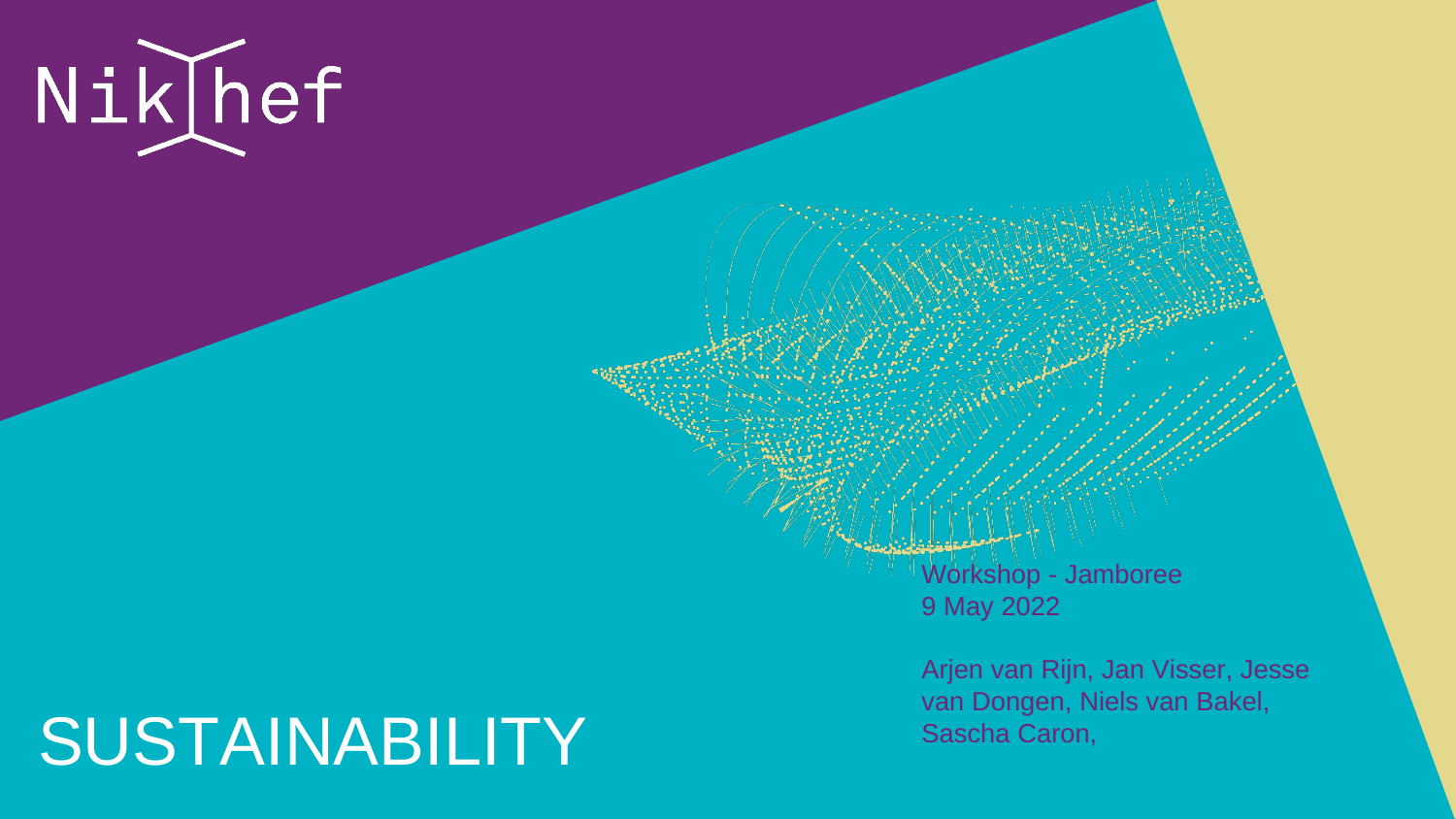- 
- 





## PROGRAM

10': Introduction to Nikhef's carbon footprint and sustainability Roadmap - Arjen

25': Travel and conferences: can we change?

We will use Mentimeter during the session. Go to Menti.com and submit: 5437 9605.

10': Sustainable signal and data processing: what can we do? – Sascha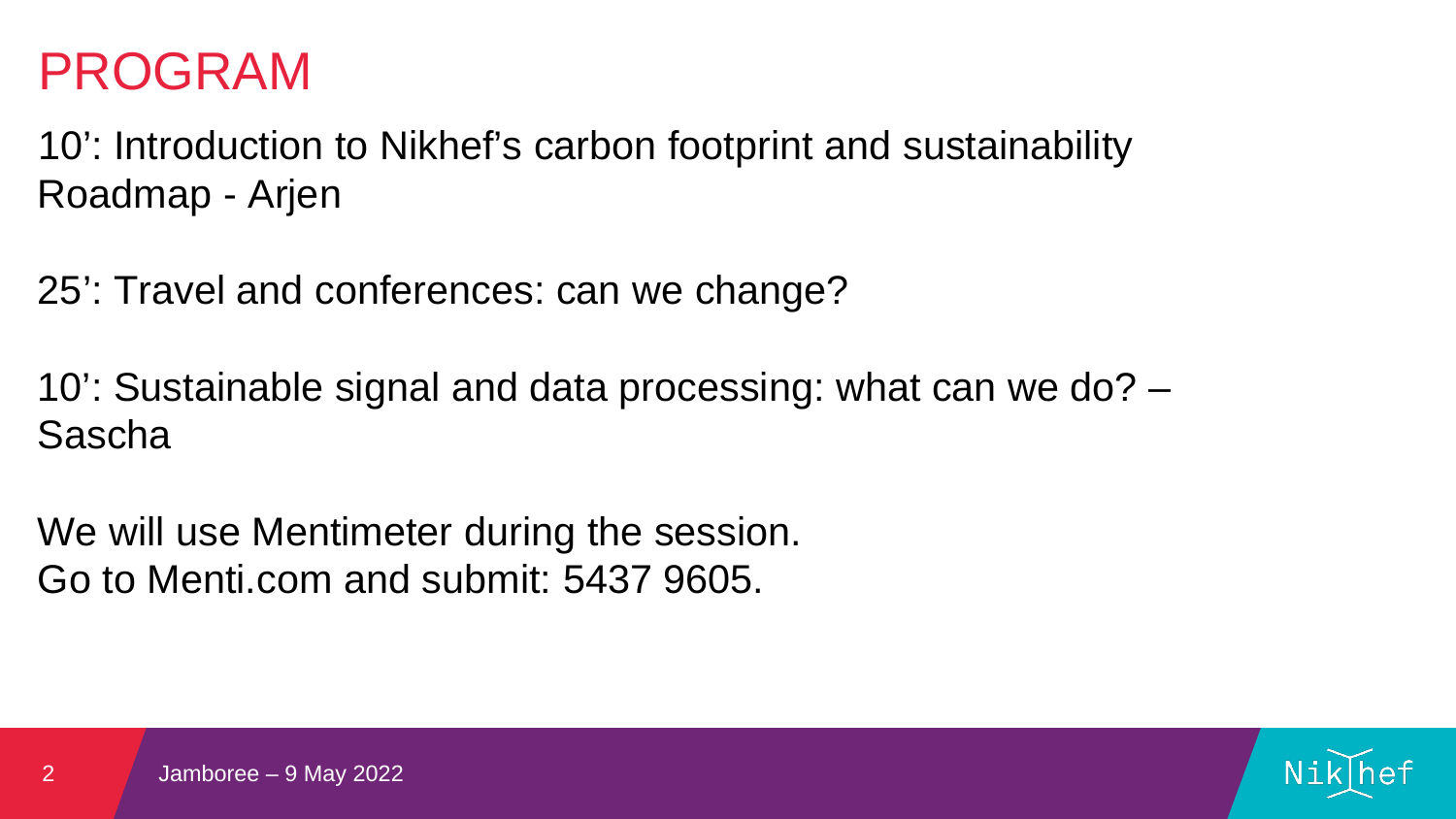3 Jamboree – 9 May 2022





# NIKHEF'S CARBON FOOTPRINT



### 2019: 1.100 ton 2020: 400 ton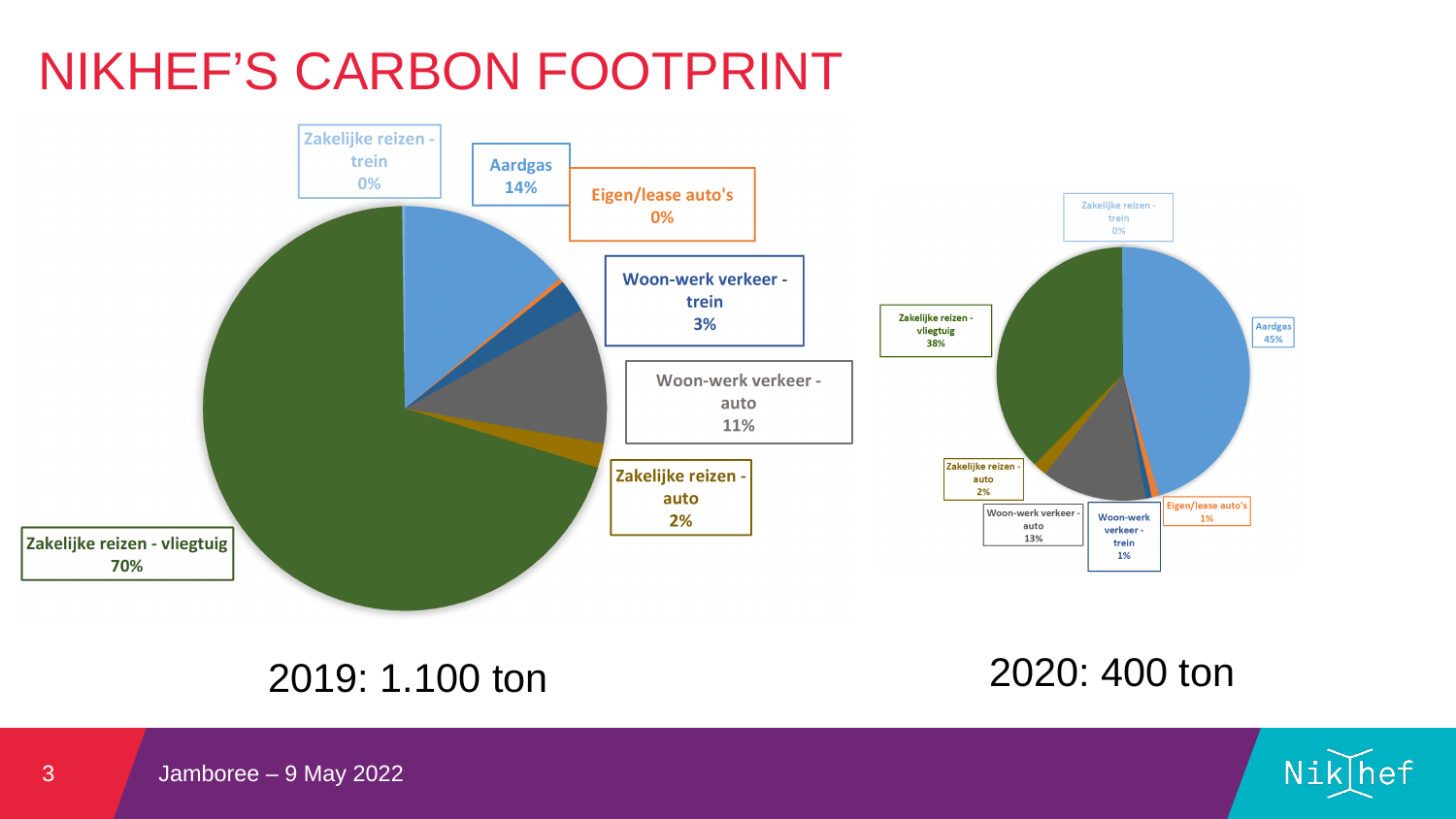





Goal: climate neutral in 2030.

Roadmap Sustainable Nikhef; five action lines:

- Diminish energy consumption: building (renovation) and 'primary process' (research activities) e.g. computing;
- Mobility: in particular less travel by air; '*less planes, more trains*':
	- Target: 50% reduction by 2025 (compared to 2019)
- Waste management: tie to initiatives on the Amsterdam Science Park;
- Attitude and behavior;
- Primary process: 'sustainable (astro)particle physics'

- advises to address the following 4 issues:
- Discussed with Works Council; we have answered many questions; • Works Council has advised positively; recognizes the priority to start with 'mobility';
	- How to handle frequent travel?
	- How to increase awareness?
	- How to facilitate sustainable travel to popular destinations (like CERN); • How to form a 'pilot' group of sustainable travelers? We need volunteers !!!
	-

Current status of the Roadmap:

# SUSTAINABILITY @ NIKHEF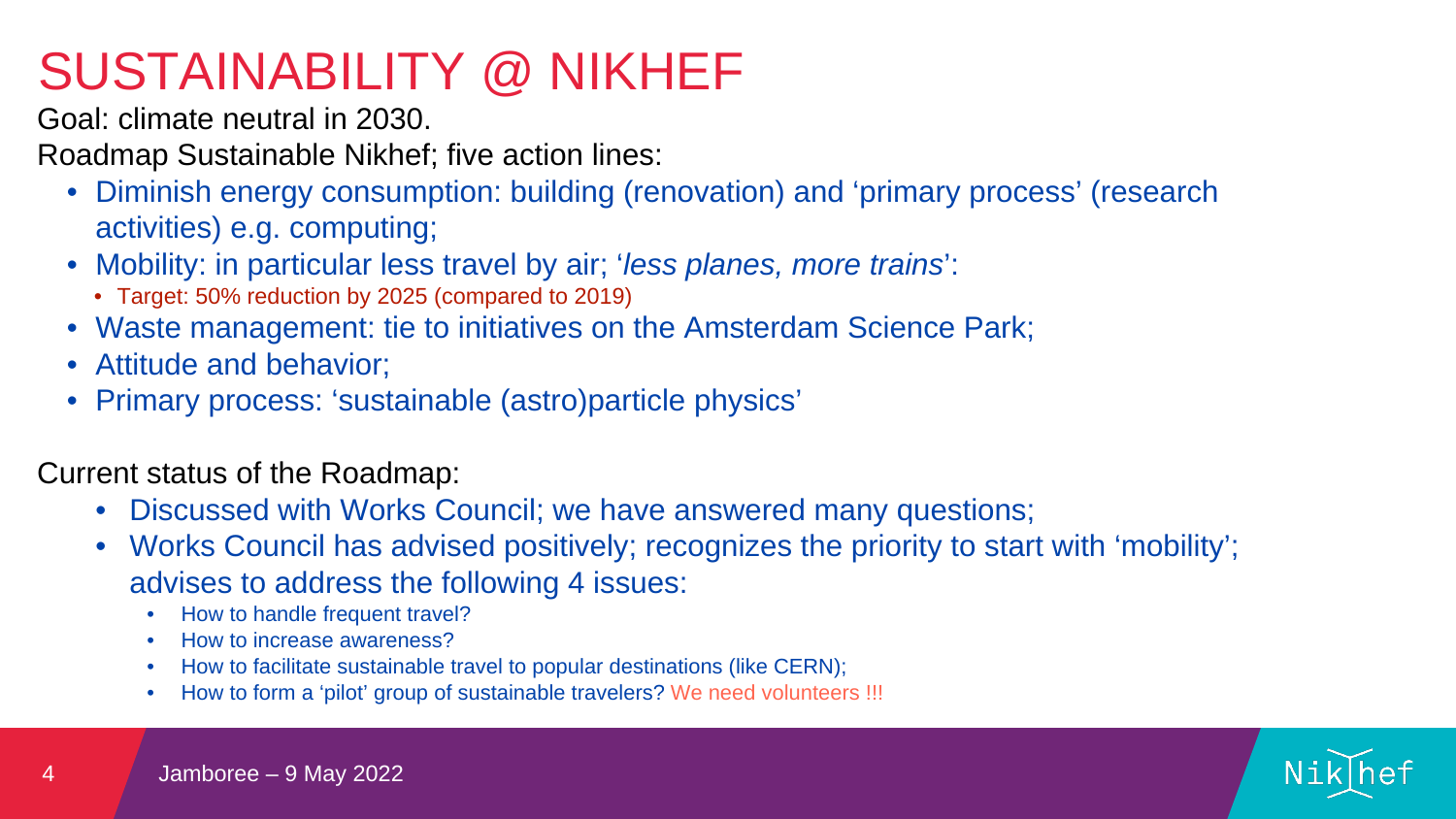

Common topics (for all NWO-institutes):

- Travel policies:
	- travel less -> travel differently -> travel efficiently -> compensate; • may require changes in 'UVR' (labor regulations), such as 1<sup>st</sup> class train travel, direct flights; • tips & tricks for travelers to lower barriers for sustainable travel options; • monitoring: feed (financial) system with adequate data on travel (mode, destination, etc.);
	-
	-
	- - Needs follow-up!
- Procurements;
	- Use guidelines (available nationally) for sustainable procurement ('MVI criteria tool');
	- For Nikhef: let's define some pilot projects;
		- First pilot: we have 'sustainability' included in the tender for our new furniture;
- Compensation;
	- NWO-Institutes plan to collectively procure compensation projects (2023-2024);
		- Procurement ongoing

# SUSTAINABILITY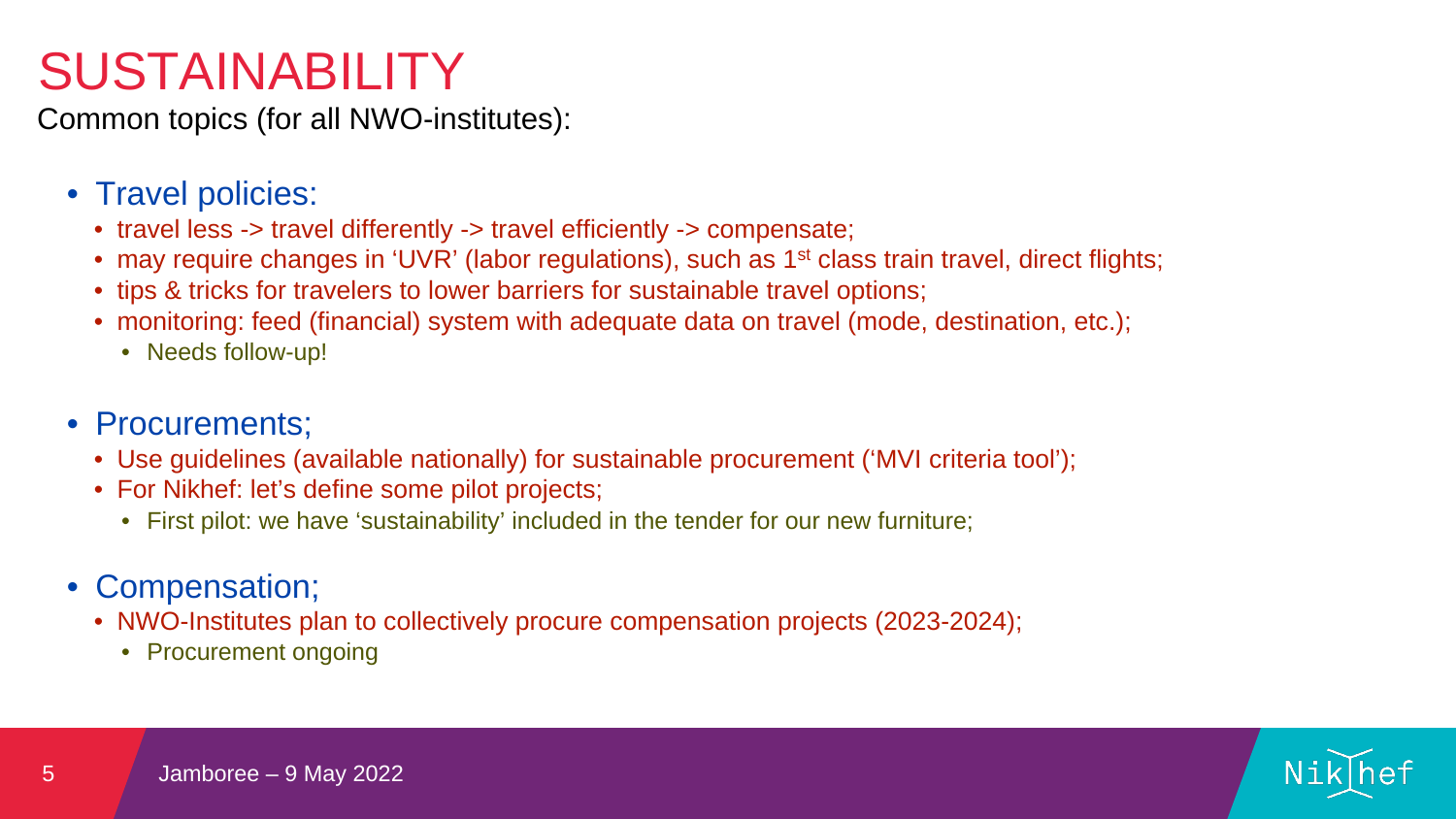# FIGURES ON THE AVERAGE (A)PP SCIENTIST

Average person in Europe

(inspired by Sascha – jamboree 2019, assuming 10.000 active (A)PP scientists, updated with figures from Jesse)

Business travel (A)PP scientist (Nikhef 2019: 3,5 divided by 100 staff scientists)

CERN LHC+experiments (750 TWh; nuclear ene

Emission of other green house gases (SF6 etc.)

Computing / data processing (100 GWh, 'gray' energy many of 660 g/kg/mix of 660 g/kg/mix of 660 g/kg/kg/kg/kg/

Eat vegetarian, drive electric (or not at all), use renewable to the energy of the energy of the energy of the  $\epsilon$ consume less;

|                          | CO <sub>2</sub> equivalent<br>(person/ton/year) |
|--------------------------|-------------------------------------------------|
|                          |                                                 |
|                          |                                                 |
| 5 million km by plane,   | 6,9                                             |
| ergy: 50 gr/kWh)         | 3,8                                             |
|                          |                                                 |
| energy mix of 660 g/kWh) | 6,6                                             |
|                          |                                                 |
| renewable energy,        |                                                 |

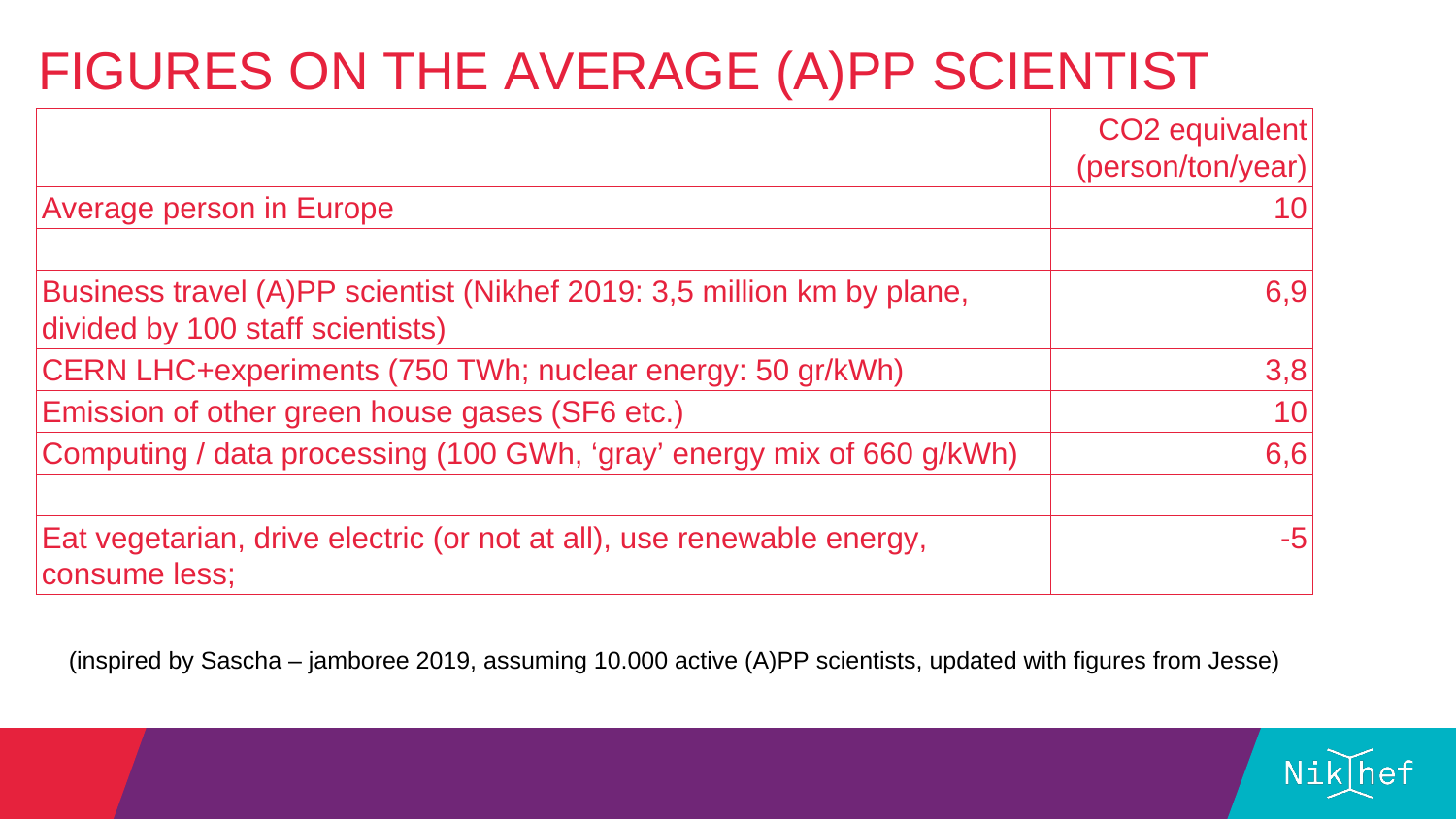How much (in ton CO2 per year) does Nikhef's scientific datacenter currently contribute to Nikhef's carbon footprint?

[Enter a figure]





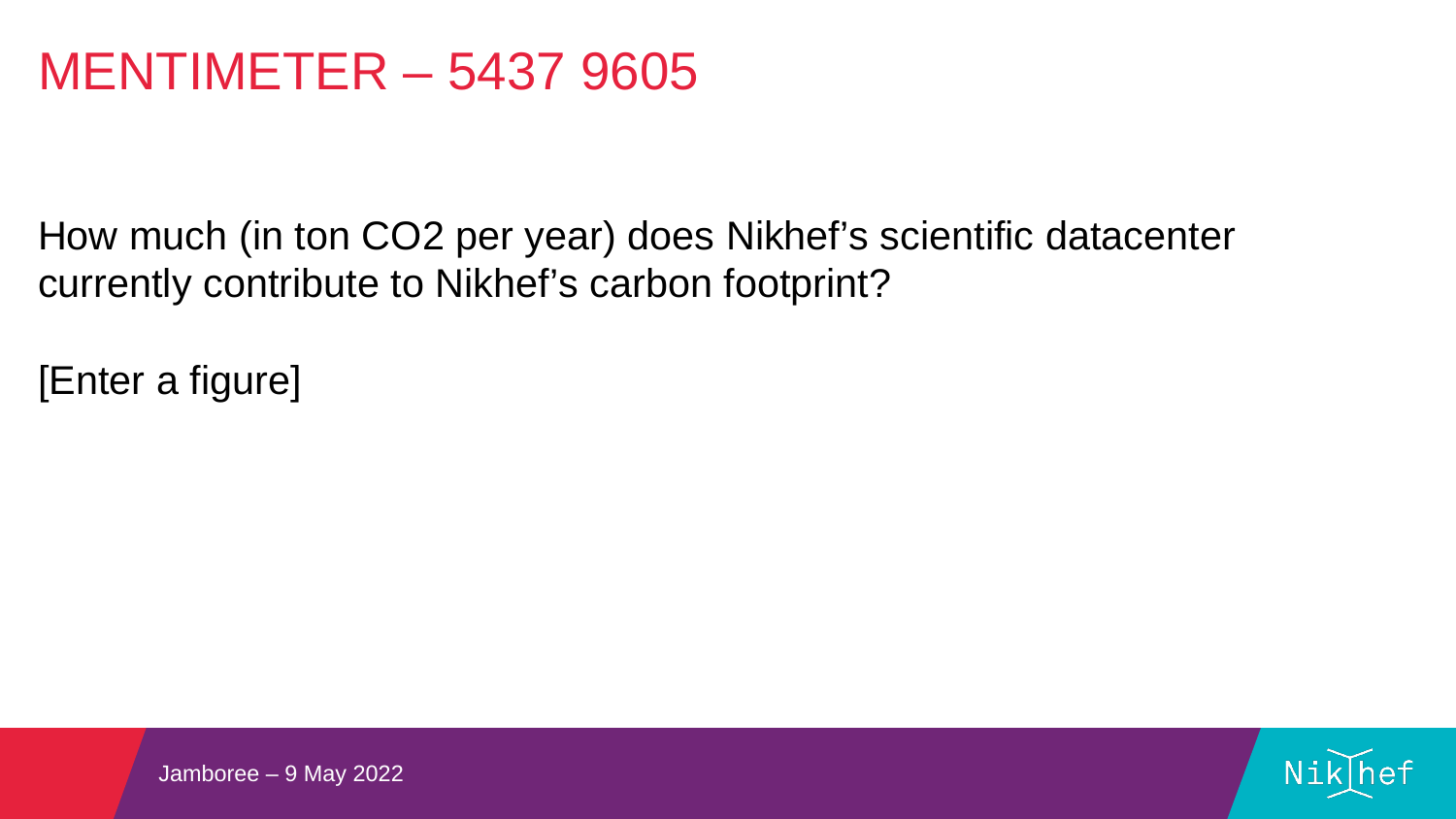What is the CO2 emission per person of one direct flight from Amsterdam to Geneva?

- 1. ~5 kg CO2 2. ~30 kg CO2
- 3. ~180 kg CO2
- 4. ~350 kg CO2





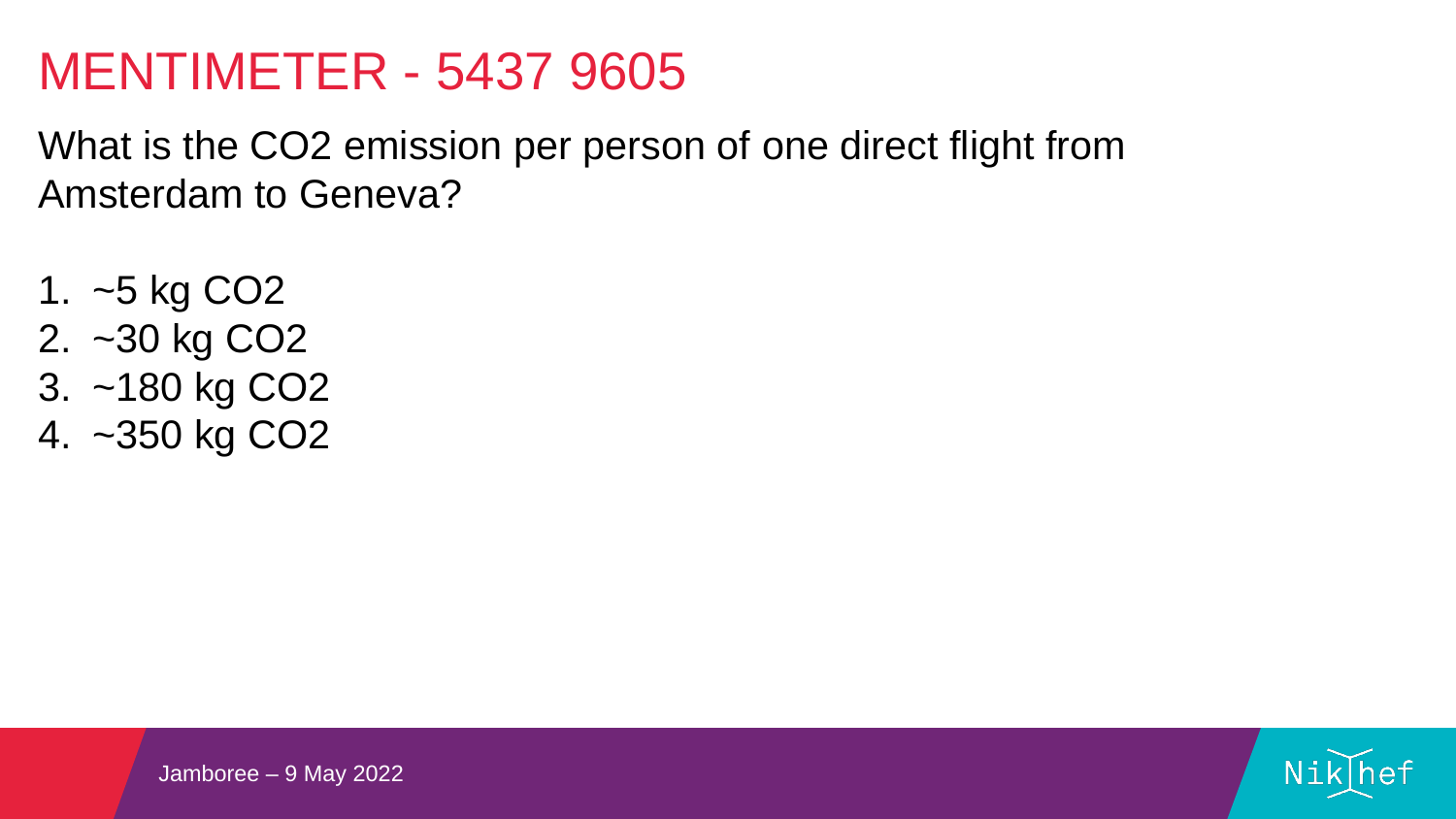How much CO2 can one fully grown tree compensate per year?

- 1. 1 kg CO2 per year
- 2. 20 kg CO2 per year
- 3. 100 kg CO2 per year
- 4. 250 kg CO2 per year





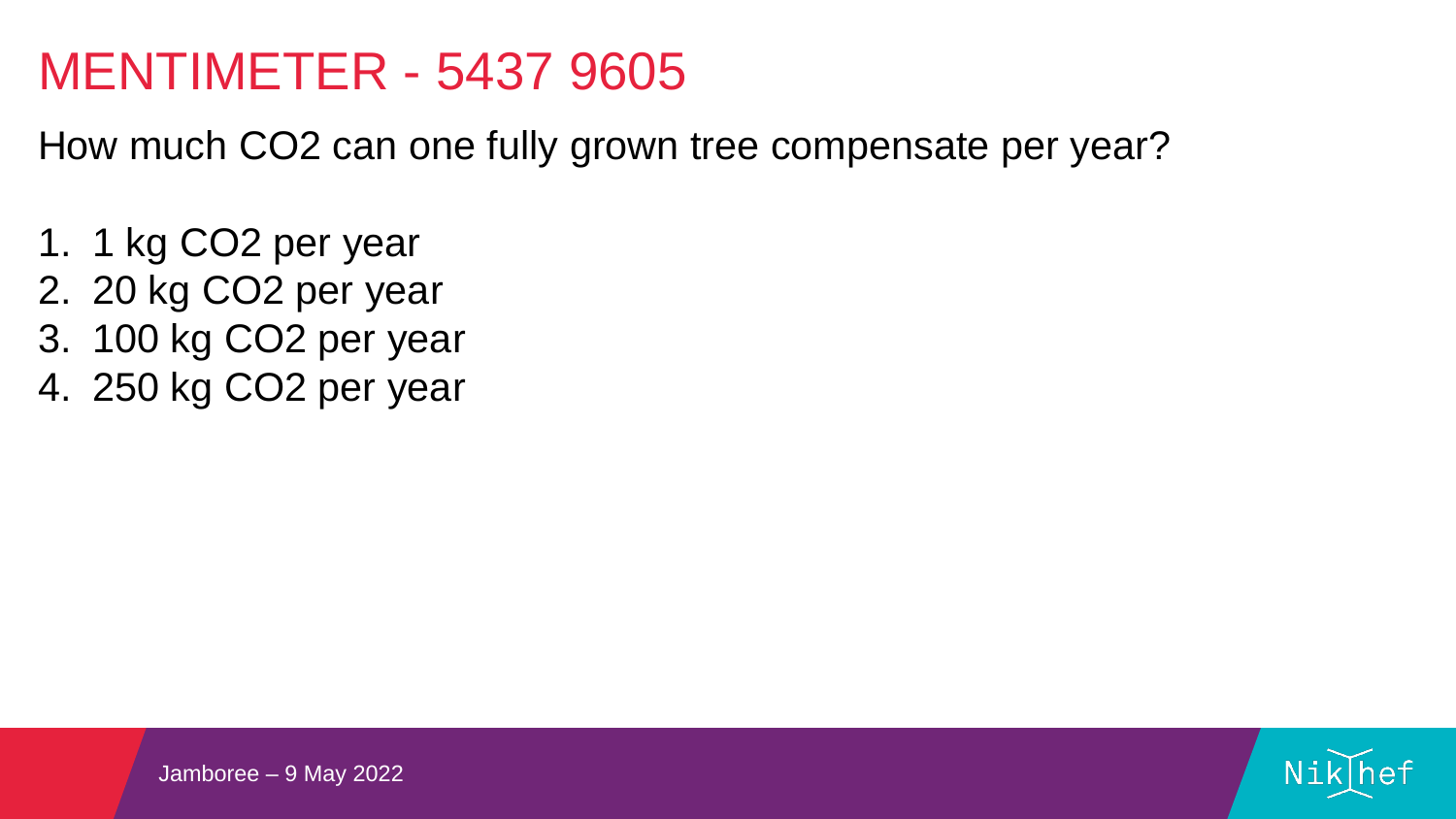## TRAVEL AND CONFERENCES





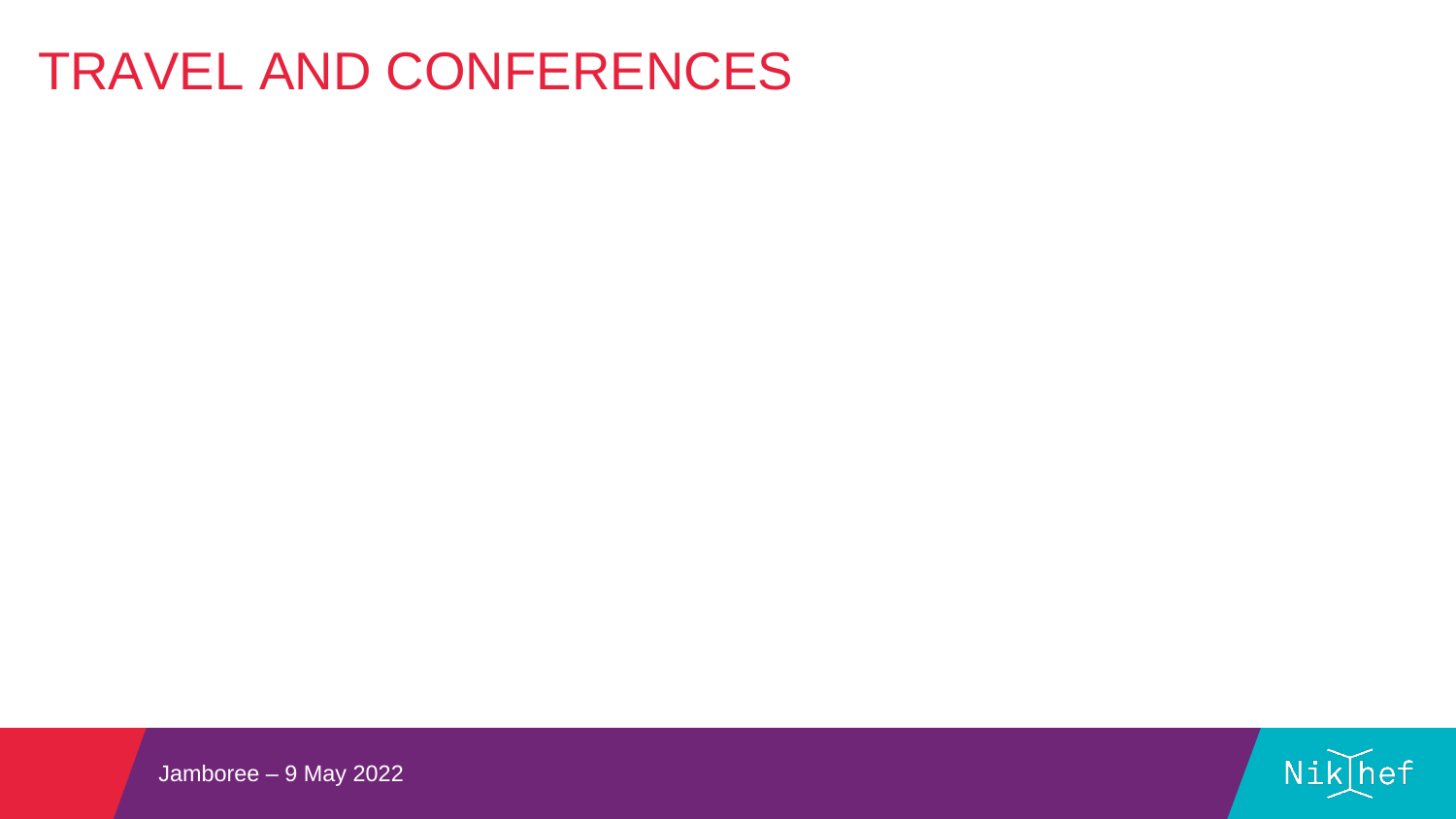I fully recognize the issues sketched in this video. Nikhef should lobby hard to have the next global HEP or APP conference organized in a multicontinental, hybrid form.

- 1. Totally agree
- 2. Totally disagree
- 3. Don't know





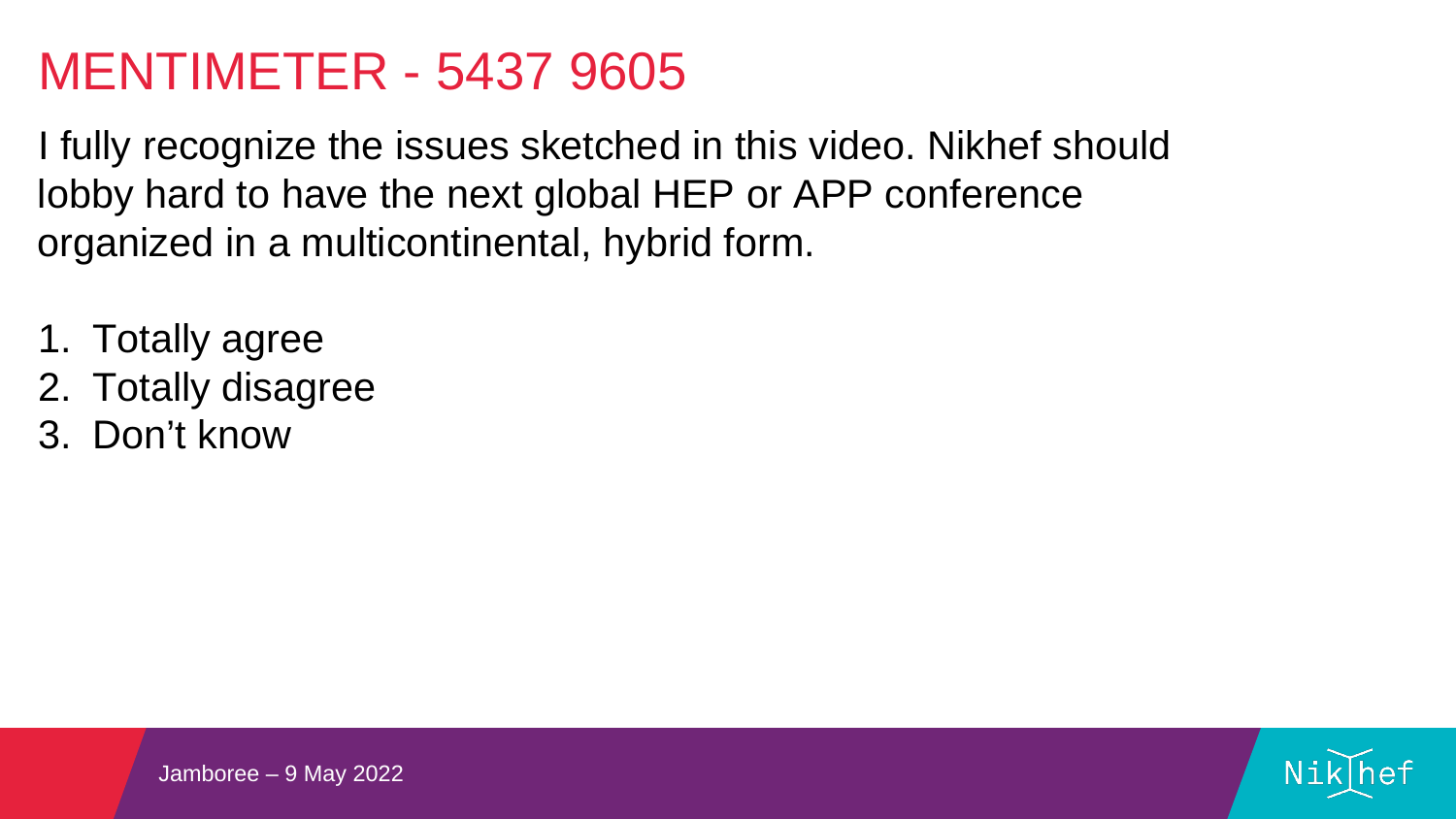# ALTERNATIVE TRAVEL – HOW EASY IS THAT?

| Mode                        | Cost (€/person) | Duration (h) | CO <sub>2</sub> emission<br>(kg/person) | <b>CO2 Compensation</b><br>price (as offered by<br>airline) | <b>Compensation based on</b><br>current carbon permit<br>price of $~$ ∈ 80/ton |
|-----------------------------|-----------------|--------------|-----------------------------------------|-------------------------------------------------------------|--------------------------------------------------------------------------------|
|                             |                 |              |                                         |                                                             |                                                                                |
| Plane (economy)             | $50 - 100$      | $3 - 4$      | 172                                     | $\sim 1,5$                                                  | 14                                                                             |
| Car on gasoline (2 persons) | 100             | $10 - 12$    | 134 (268/2)                             |                                                             | 11                                                                             |
| Train (TER)                 | $130 - 180$     | $8,5 - 11$   | 26                                      |                                                             | $\overline{2}$                                                                 |

### Amsterdam - Geneva

Travelling by plane is still perversely cheap …

Jamboree – 9 May 2022





[https://ecotree.green/nl/](https://ecotree.green/nl/calculate-train-co2#result)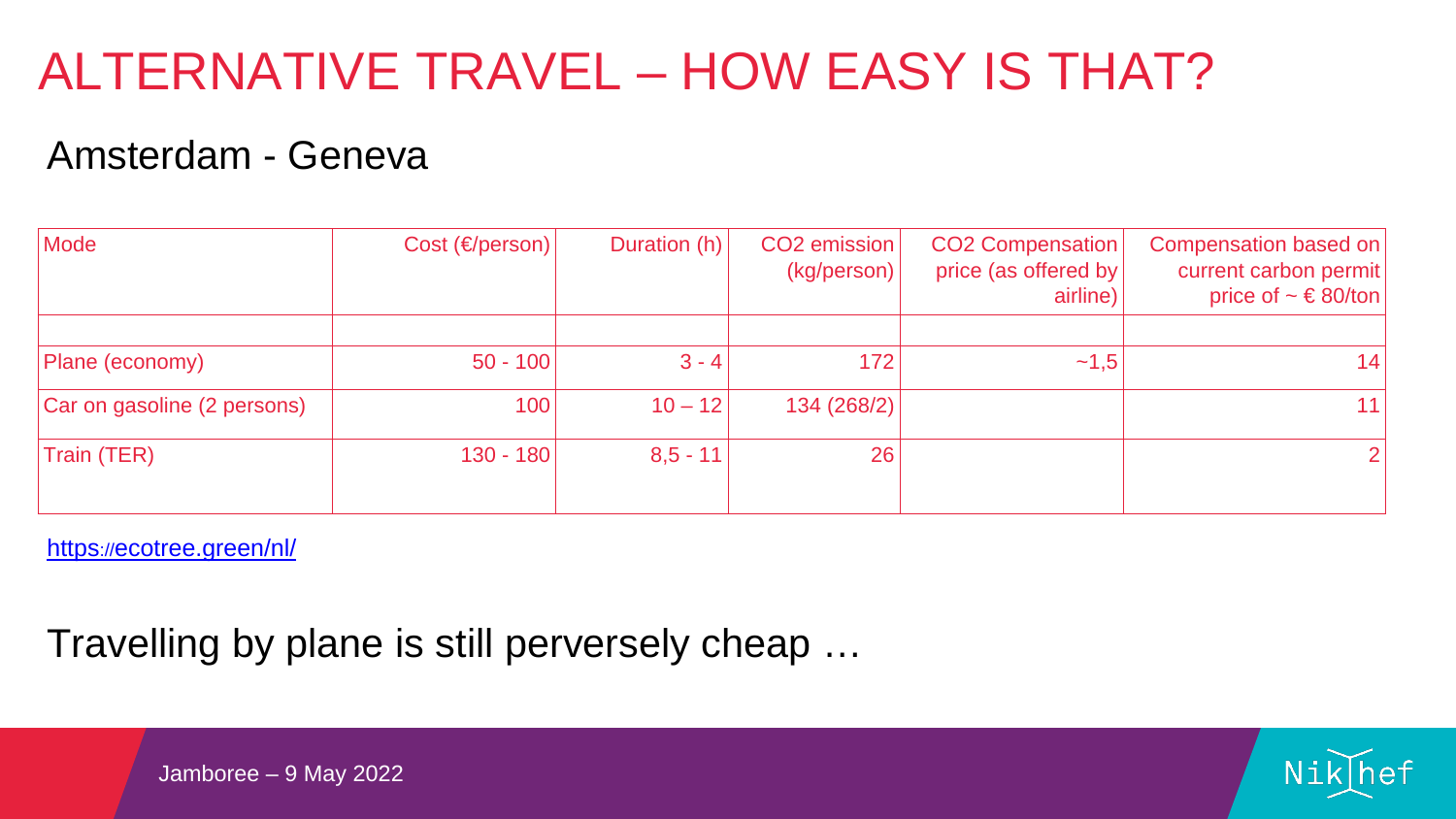# TRAIN TO GENEVA: OPTIONS

### Full day:

- Thalys & TGV via Paris (change with  $RER$ ) 7 9 hrs
- IC via Basel & Biel  $(2-3 \text{ changes})$  10 11 hrs

### Night train

• IC via Basel & Bern (2 changes) 20:30 – 9:20 13 hrs

- Evening Thalys to Paris 3,5 hrs
- Morning TGV to Geneva 3,5 hrs
- Cost for hotel in Paris

### Two stages





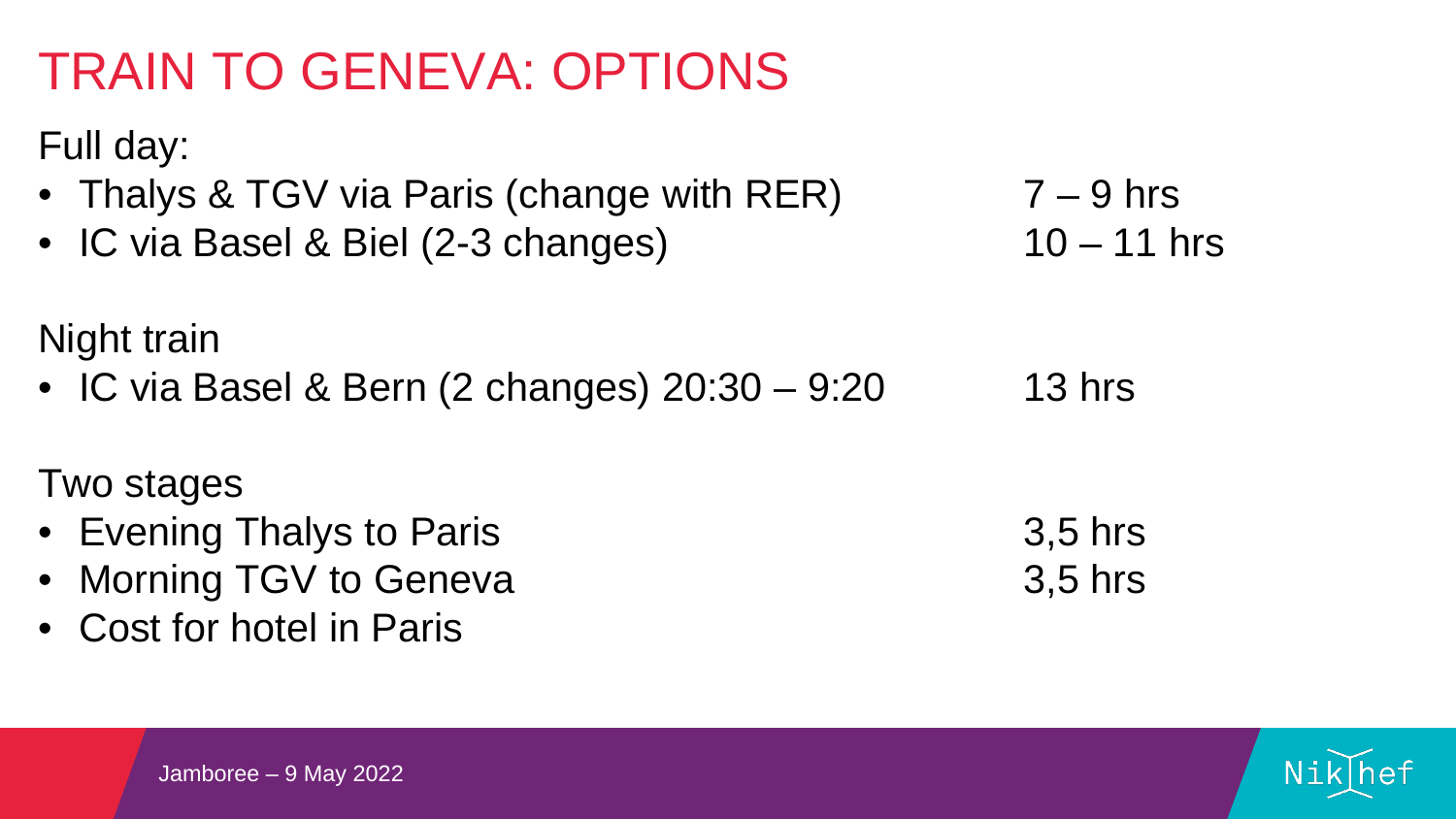I am prepared to use the train when going to a European destination, even if this means adding two days to the business trip duration.

- 1. Yes
- 2. No
- 3. Don't know yet





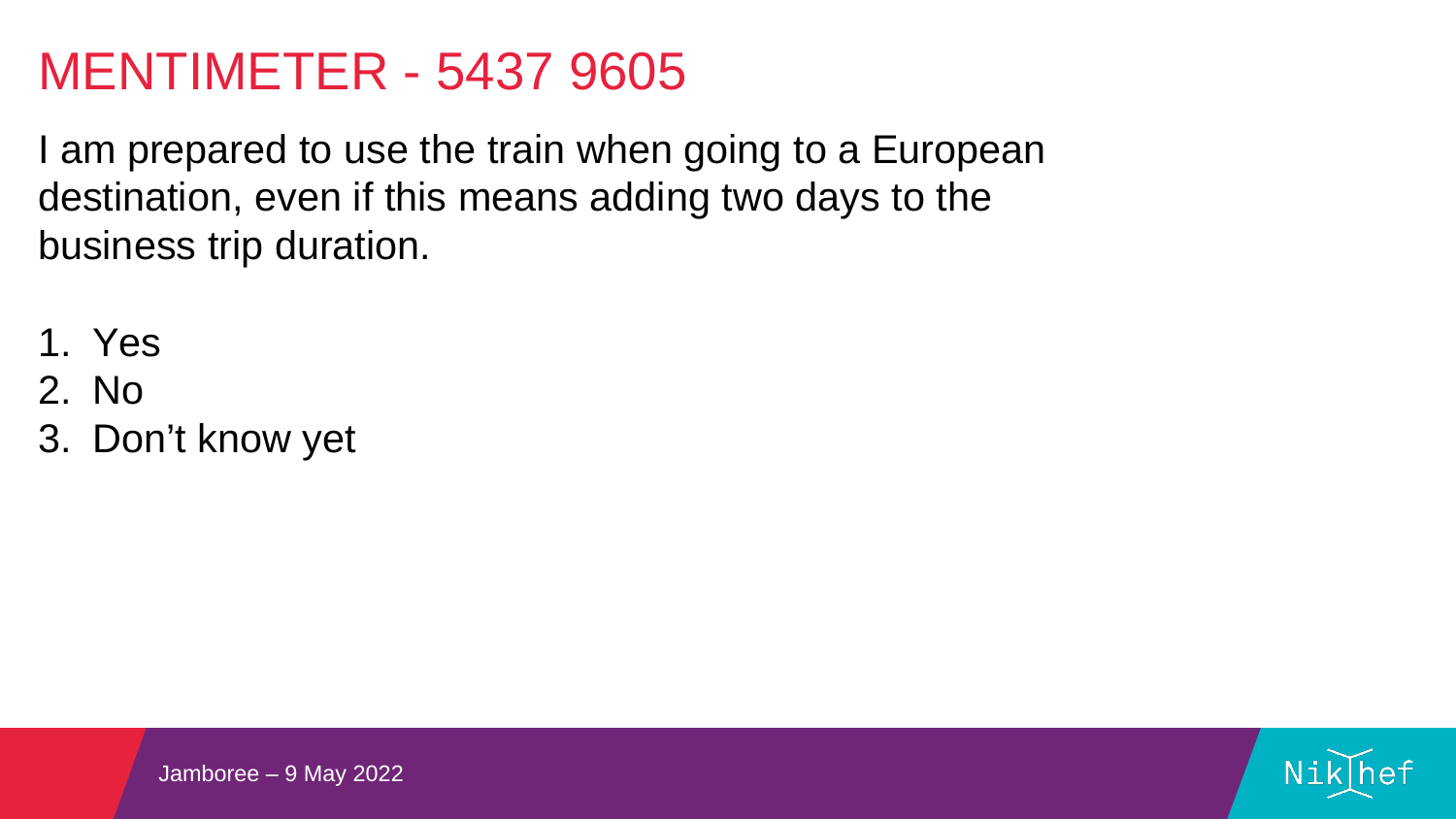Nikhef should forbid anyone to travel to CERN for a one day meeting.

- 1. Yes
- 2. No
- 3. That depends …





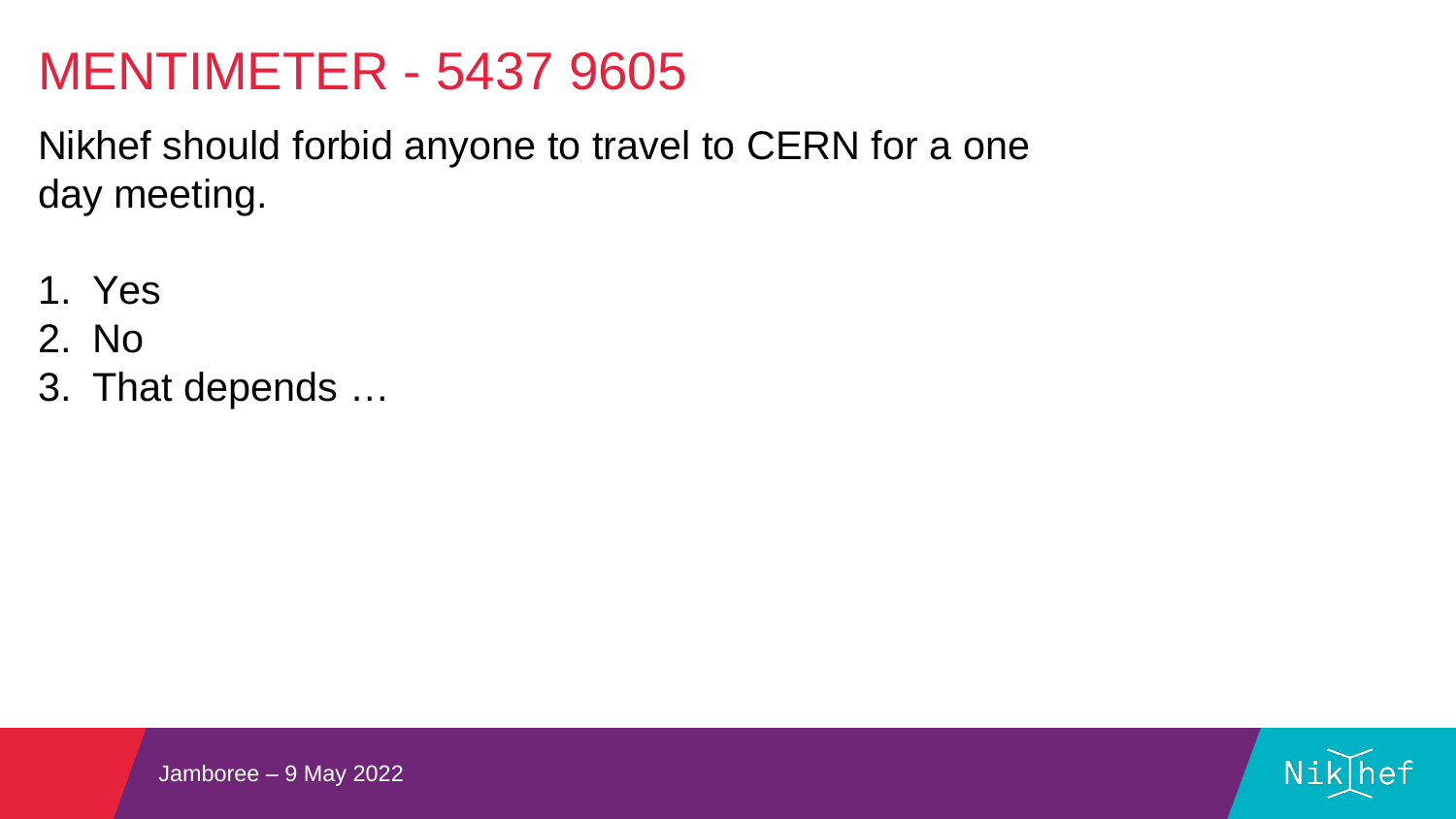# THOUGHTS ON TAKING THE TRAIN

- I want to be home the weekend
	- Planning of meetings in our community may need to be reconsidered
- Traveling on a Sunday evening is no problem sometimes
- There is plenty of work to collect to do on the train • Read, write, think, …
- A full day is too much, but splitting the trip in two stages can work • Increases costs

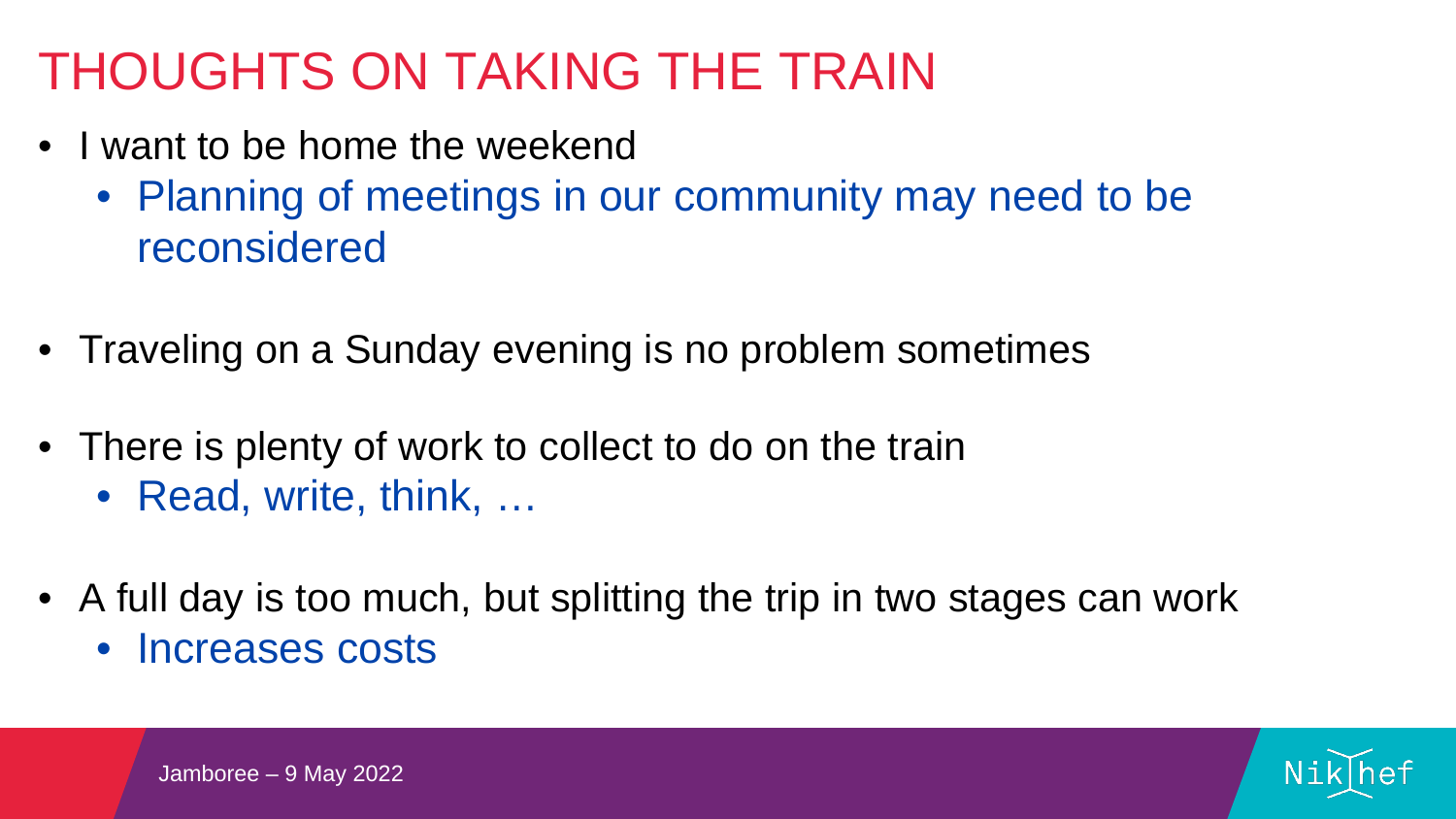In order to reach its sustainability goal of 50% less travel carbon footprint in 2025, Nikhef should simply reduce the travel budget with 50%.

1. Yes, this is a clear method to reduce travel. 2. No, not as long as sustainable travel is more expensive. 3. Don't know.





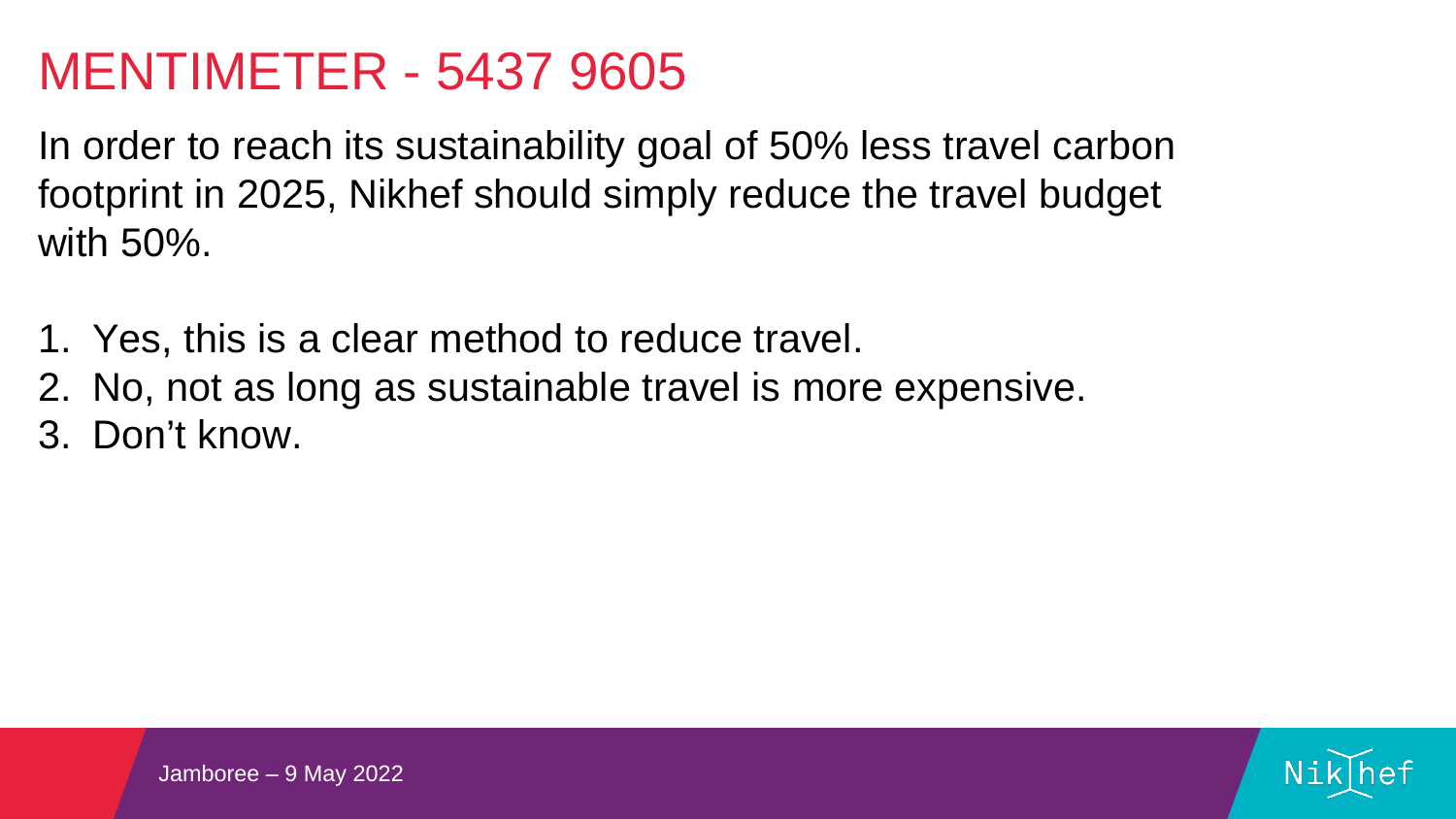# SUSTAINABILITY AND SIGNAL PROCESSING [Sascha]